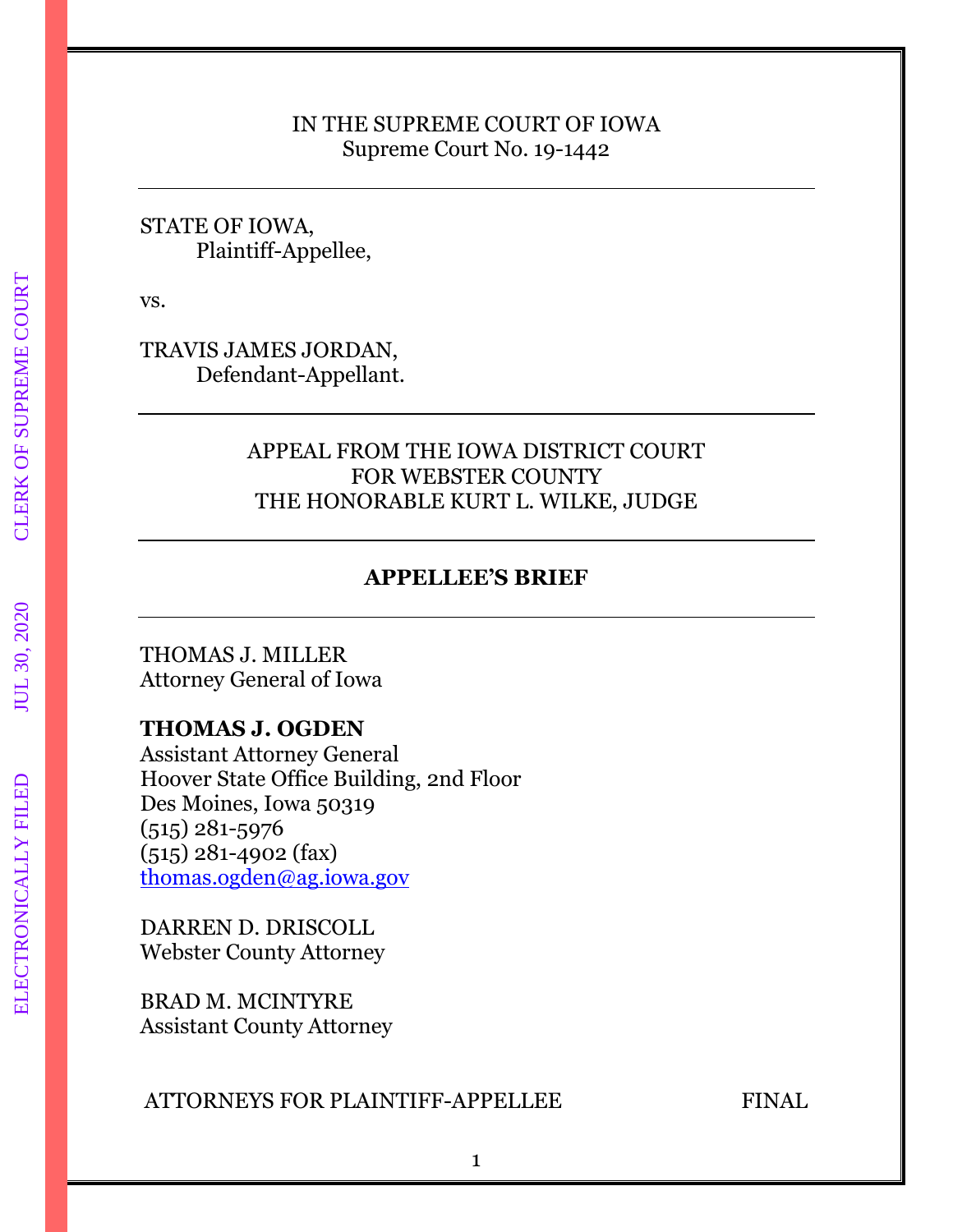# **TABLE OF CONTENTS**

| STATEMENT OF THE ISSUE PRESENTED FOR REVIEW  4 |  |
|------------------------------------------------|--|
|                                                |  |
|                                                |  |
|                                                |  |
|                                                |  |
| I. This Appeal is Barred by Iowa Code Sections |  |
|                                                |  |
|                                                |  |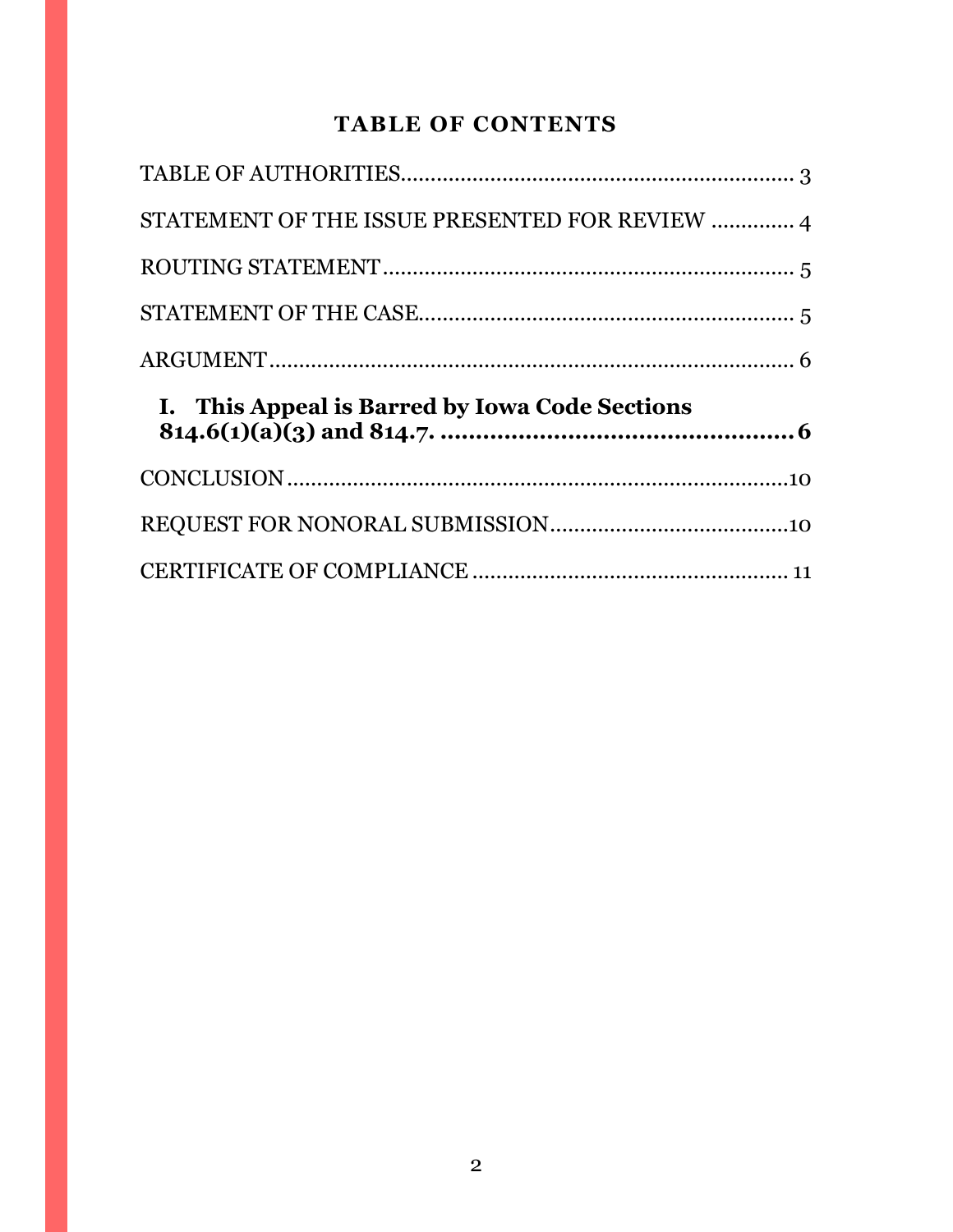# **TABLE OF AUTHORITIES**

### <span id="page-2-0"></span>**State Cases**

| <i>Horner v. State Bd. of Eng'g Examiners, 110 N.W.2d 371</i> |
|---------------------------------------------------------------|
|                                                               |
|                                                               |
|                                                               |
| <b>State Statutes</b>                                         |
|                                                               |
|                                                               |
|                                                               |
| <b>Other Authorities</b>                                      |
|                                                               |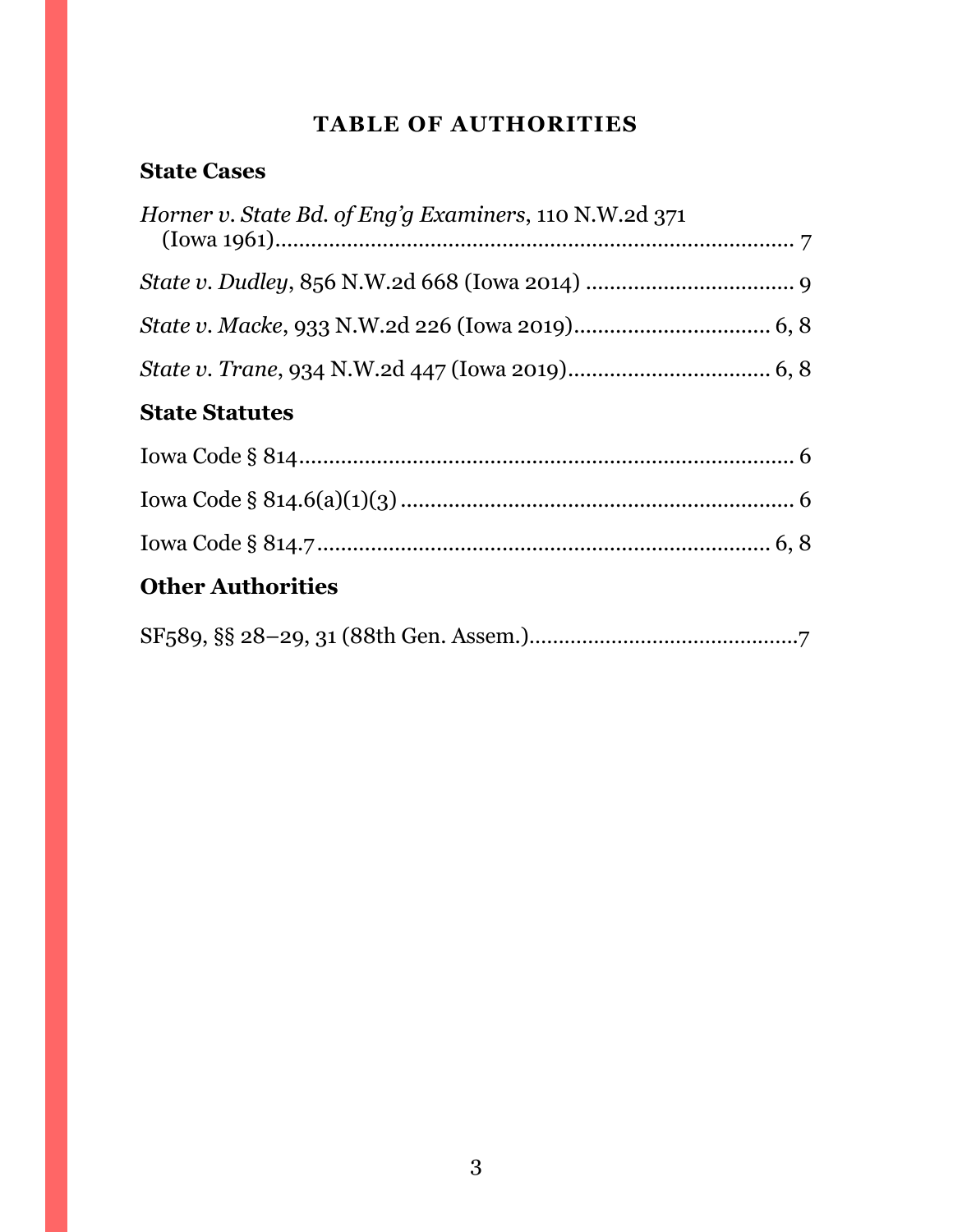### <span id="page-3-0"></span>**STATEMENT OF THE ISSUE PRESENTED FOR REVIEW**

### **I. This Appeal is Barred by Iowa Code Sections 814.6(1)(a)(3) and 814.7.**

### **Authorities**

*Horner v. State Bd. of Eng'g Examiners*, 110 N.W.2d 371 (Iowa 1961) *State v. Dudley*, 856 N.W.2d 668 (Iowa 2014) *State v. Macke*, 933 N.W.2d 226 (Iowa 2019) *State v. Trane*, 934 N.W.2d 447 (Iowa 2019) Iowa Code § 814 Iowa Code § 814.6(a)(1)(3) Iowa Code § 814.7 SF589, §§ 28–29, 31 (88th Gen. Assem.)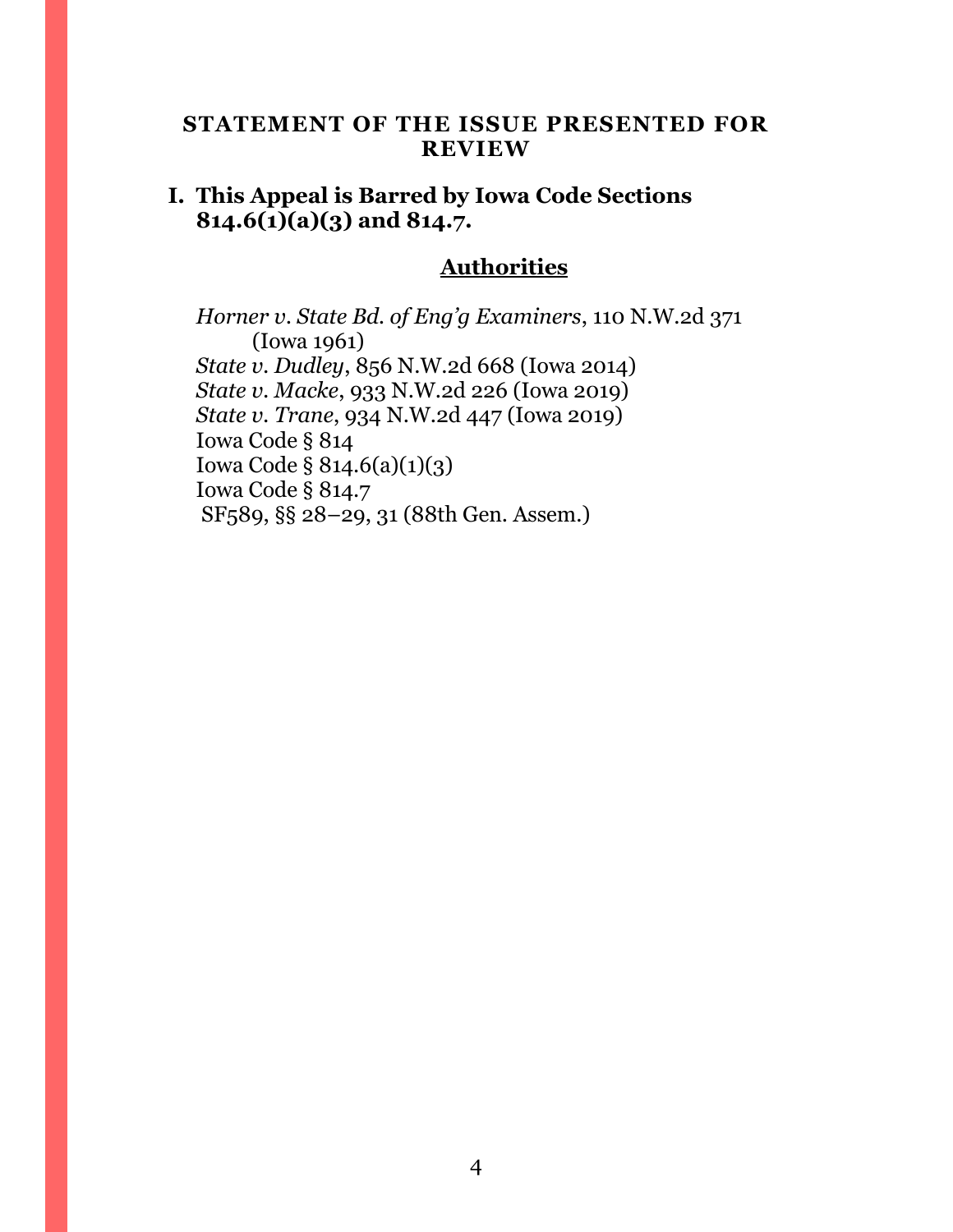#### **ROUTING STATEMENT**

<span id="page-4-0"></span>This case can be decided based on existing legal principles. Transfer to the Court of Appeals would be appropriate. Iowa R. App. P. 6.1101(3).

#### **STATEMENT OF THE CASE**

#### <span id="page-4-1"></span>**Nature of the Case**

This is a direct appeal following a guilty plea to one count of burglary. Travis James Jordan argues that his counsel was ineffective for failure to object to the State's breach of the plea agreement at sentencing.

### **Course of Proceedings**

The State accepts the defendant's course of proceedings as adequate and essentially correct. Iowa R. App. P. 6.903(3).

#### **Facts**

Lengthy recitation of the facts is not necessary for the disposition of the issues on appeal. Suffice it to say that Jordan admitted that he "went inside a garage and took something that didn't belong to [him]." Plea Tr. P.11 Ls.2-3.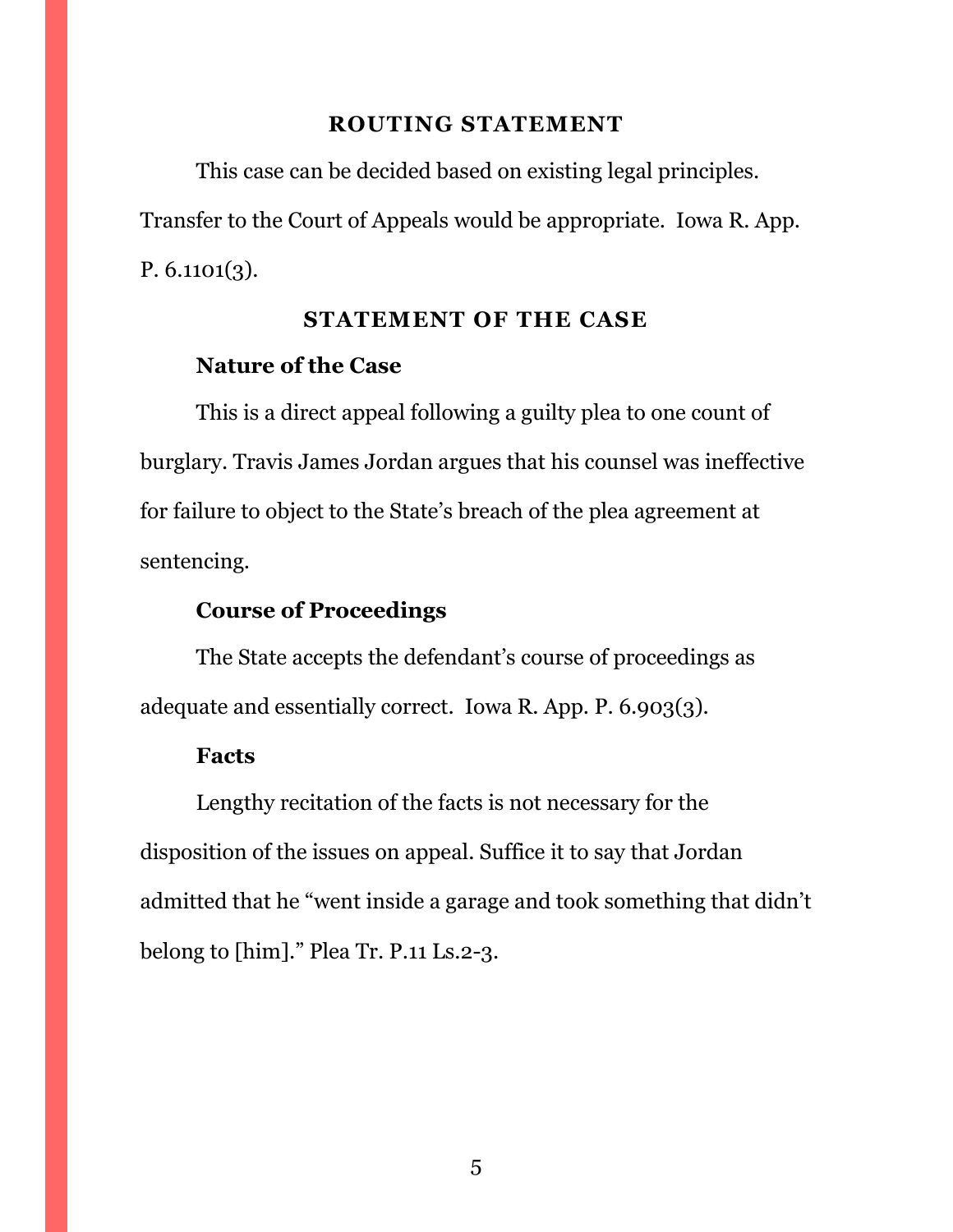#### **ARGUMENT**

### <span id="page-5-1"></span><span id="page-5-0"></span>**I. This Appeal is Barred by Iowa Code Sections 814.6(1)(a)(3) and 814.7.**

#### **Statement on Jurisdiction**

The Iowa legislature recently barred direct appeals from guilty pleas to non-Class A felonies. Iowa Code § 814.6(1)(a)(3) (effective July 1, 2019). The prohibition applies unless the judgment was entered prior to the July 1, 2019, effective date. *See State v. Macke*, 933 N.W.2d 226, 228 (Iowa 2019); *State v. Trane*, 934 N.W.2d 447, 464 (Iowa 2019). Because the district court entered judgment in this case on August 19, 2019, Jordan has no right to appeal. This Court lacks jurisdiction unless Jordan can establish "good cause." *See* Iowa Code  $\S 814.6(a)(1)(3)$ .

Jordan argues that his appeal, which alleges only ineffective assistance of counsel at sentencing, is "unique" because he entered his plea in October of 2018 but was not sentenced until August of 2019. Appellant's Br. P.11. He believes that because of those "unique circumstances," he should be allowed to appeal under the "previous version of Iowa Code § 814." Appellant's Br. P.11. He should not. Jordan's sentencing was originally scheduled for November 26, 2018. *See* Order Modifying Bond 10/24/18; App. 16-17. But Jordan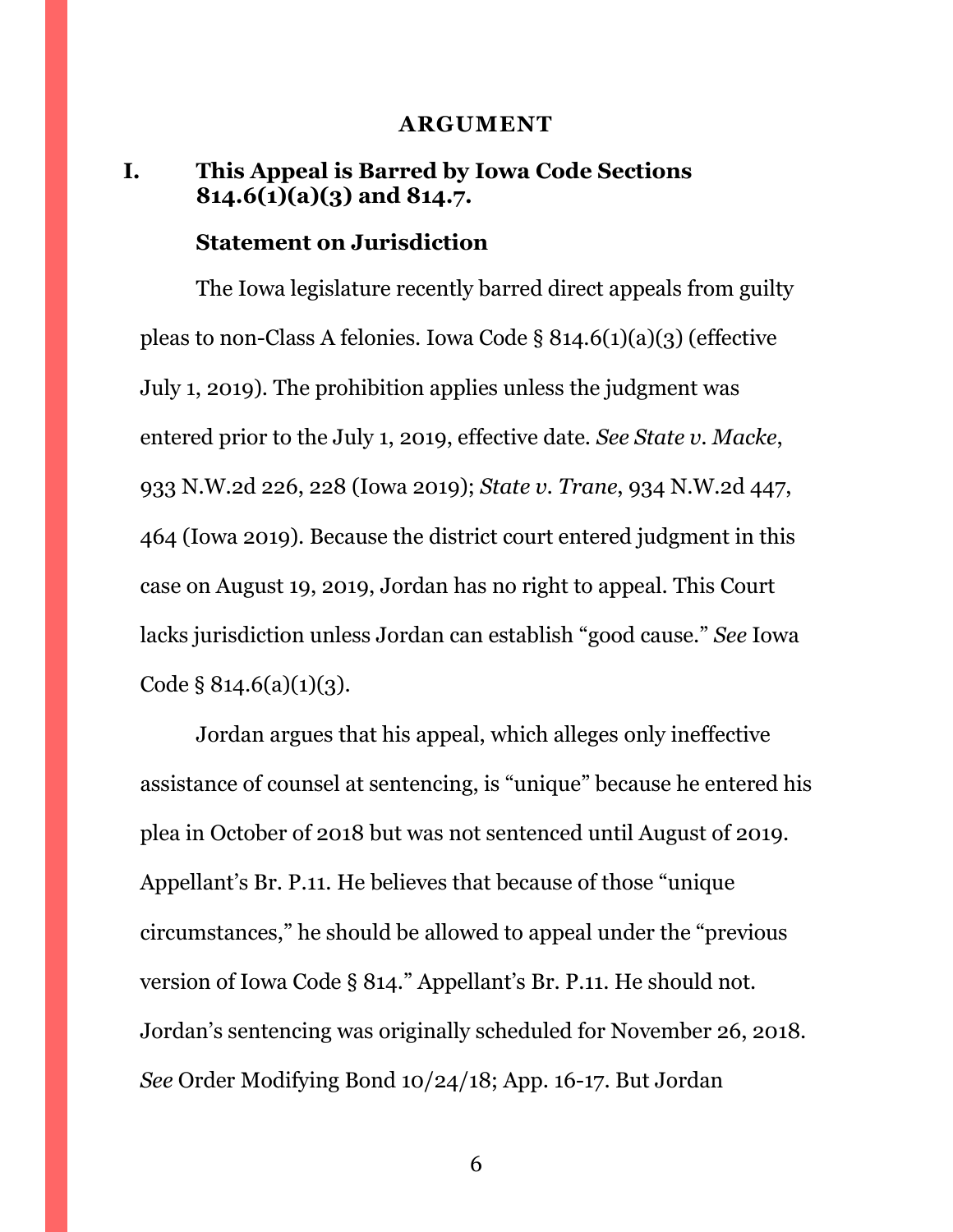absconded and a bench warrant issued for his failure to appear at sentencing. Bench Warrant 11/26/18; App. 22-23. Jordan was arrested on the bench warrant on June 2, 2019. Return of Service 06/03/19; App. 24. Sentencing was rescheduled for August 19, 2019.

This Court has yet to determine what constitutes "good cause" for an appeal under the new section  $814.6(1)(a)(3)$ . Although the term is not defined in the statute, the purpose of the change was to restrict direct appellate review of most guilty-plea challenges and shift all ineffective assistance claims to postconviction relief. *See* SF<sub>5</sub>89, §§ 28–29, 31 (88th Gen. Assem.). This Court must consider the overall purpose of the legislation when interpreting its terms. *See Horner v. State Bd. of Eng'g Examiners*, 110 N.W.2d 371, 374 (Iowa 1961) ("[I]n determining the meaning of a statute all provisions of the act of which it is a part, and other pertinent statutes, must be considered."). Given this background, the State's position is that "good cause" is limited to extraordinary legal challenges which cannot be heard elsewhere.

Jordan's failure to appear for his original sentencing hearing and his decision to abscond for more than six months before he was arrested on a bench warrant cannot establish "good cause" to appeal. But even if it could, Jordan's ineffective assistance of counsel claim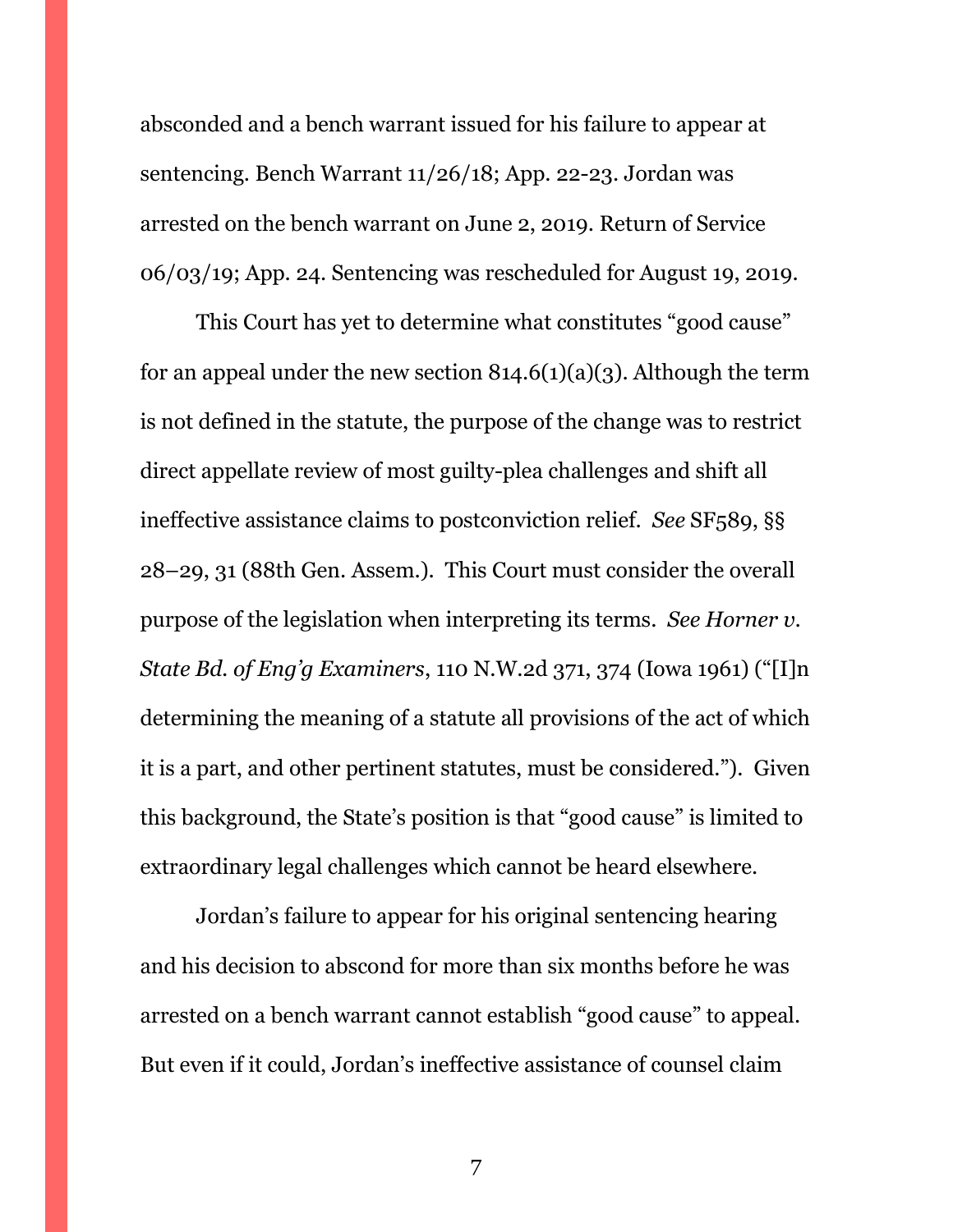cannot be decided on direct appeal. *See* Iowa Code § 814.7 (effective July 1, 2019). This appeal should be dismissed.

#### **Preservation of Error**

The State does not contest error preservation.

#### **Standard of Review**

Ineffective assistance of counsel claims cannot be decided on direct appeal. *See* Iowa Code § 814.7 (effective July 1, 2019). If this Court determines that the current version of section 814.7 does not apply to this case, Jordan's ineffective assistance of counsel claim is reviewed *de novo*.

#### **Merits**

Jordan's sole claim on appeal is ineffective assistance of counsel. But after July 1, 2019, such claims cannot be decided on direct appeal. Iowa Code § 814.7 (effective July 1, 2019) ("An ineffective assistance of counsel claim … shall not be decided on direct appeal from the criminal proceedings."). In this case, judgment was entered on August 19, 2019. Because judgment was entered after the effective date of the amendment to section 814.7, the new statute applies to this case. *See Macke*, 933 N.W.2d at 228; *Trane*, 934 N.W.2d at 464. Jordan is free to pursue his ineffective assistance of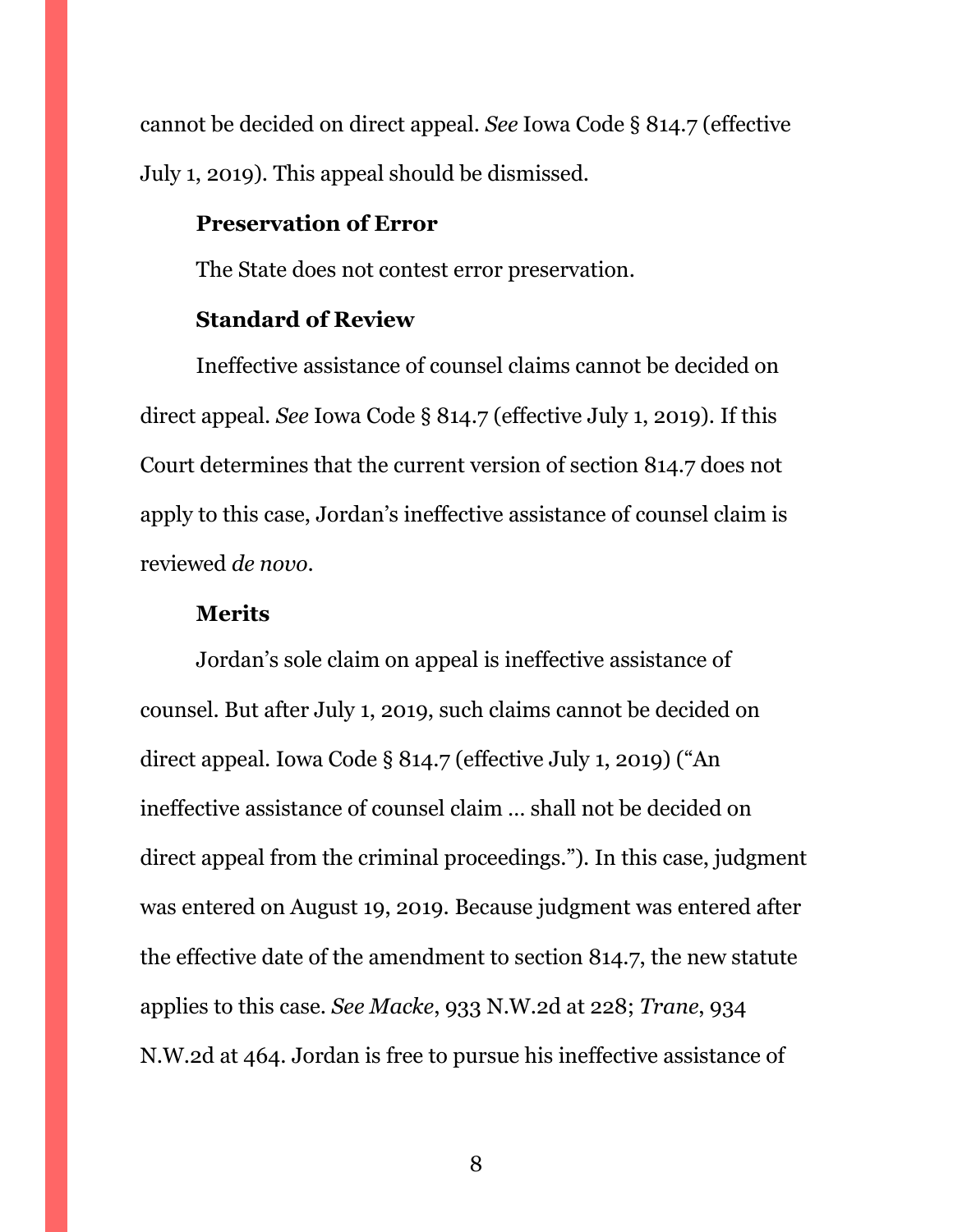counsel claim in an application for postconviction relief under chapter 822.

In any event, Jordan cannot succeed on his ineffective assistance claim because the State was relieved of its obligation to remain silent at sentencing by Jordan's breach of the agreement. The parties agreed that Jordan would plead guilty to the burglary count and the State would dismiss the remaining count and would not seek a habitual offender enhancement. Plea Tr. P.2 Ls.8-16, P.6 Ls.2-3. The parties also agreed that Jordan would be released with supervision prior to sentencing and that the State would not make a sentencing recommendation. Plea Tr. P.2 Ls.8-16.

The district court ordered Jordan to contact the department of correctional services within 48 hours to sign a "contract of expectations or release agreement." Plea Tr. P.15 Ls.6-18. Jordan signed a release agreement that required him to attend court appearances and keep appointments with his probation officer. Release Agreement 10/24/18; App. 18-21. Jordan failed to abide by the terms of his supervision contract when he absconded and failed to appear at his November sentencing hearing. His breach relieved the State of its obligation to remain silent at sentencing. *See State v.*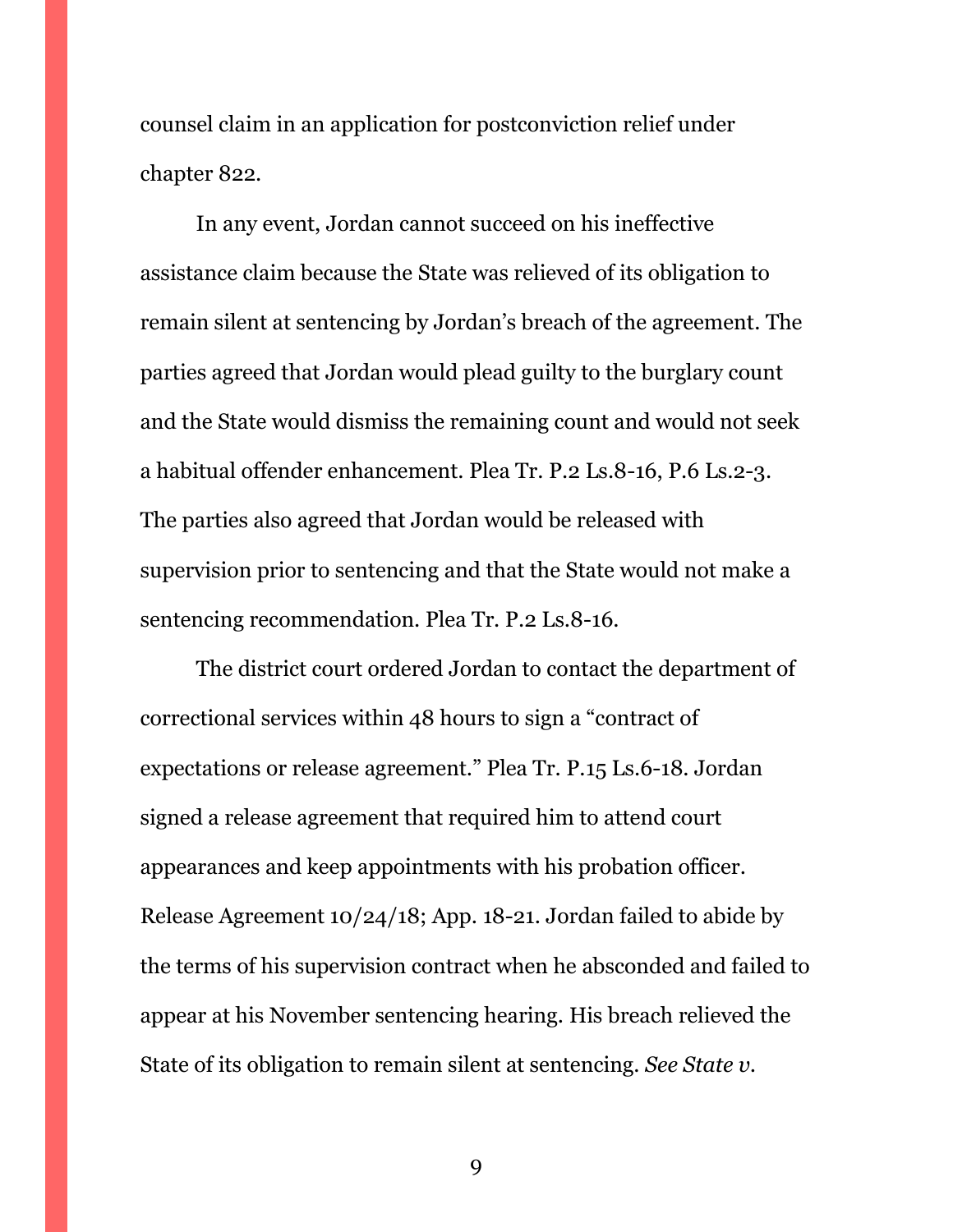*Dudley*, 856 N.W.2d 668, 675 (Iowa 2014) ("The State has no obligation to make available the anticipated benefits of a plea agreement when the defendant fails to perform his or her end of the bargain.").

## **CONCLUSION**

<span id="page-9-0"></span>For the foregoing reasons, this appeal should be dismissed. In

<span id="page-9-1"></span>the alternative, Jordan's conviction and sentence should be affirmed.

## **REQUEST FOR NONORAL SUBMISSION**

Nonoral submission is appropriate for this case.

Respectfully submitted,

THOMAS J. MILLER Attorney General of Iowa

 $\sqrt{2}$ 

**THOMAS J. OGDEN** Assistant Attorney General Hoover State Office Bldg., 2nd Fl. Des Moines, Iowa 50319 (515) 281-5976 [thomas.ogden@ag.iowa.gov](mailto:thomas.ogden@ag.iowa.gov)